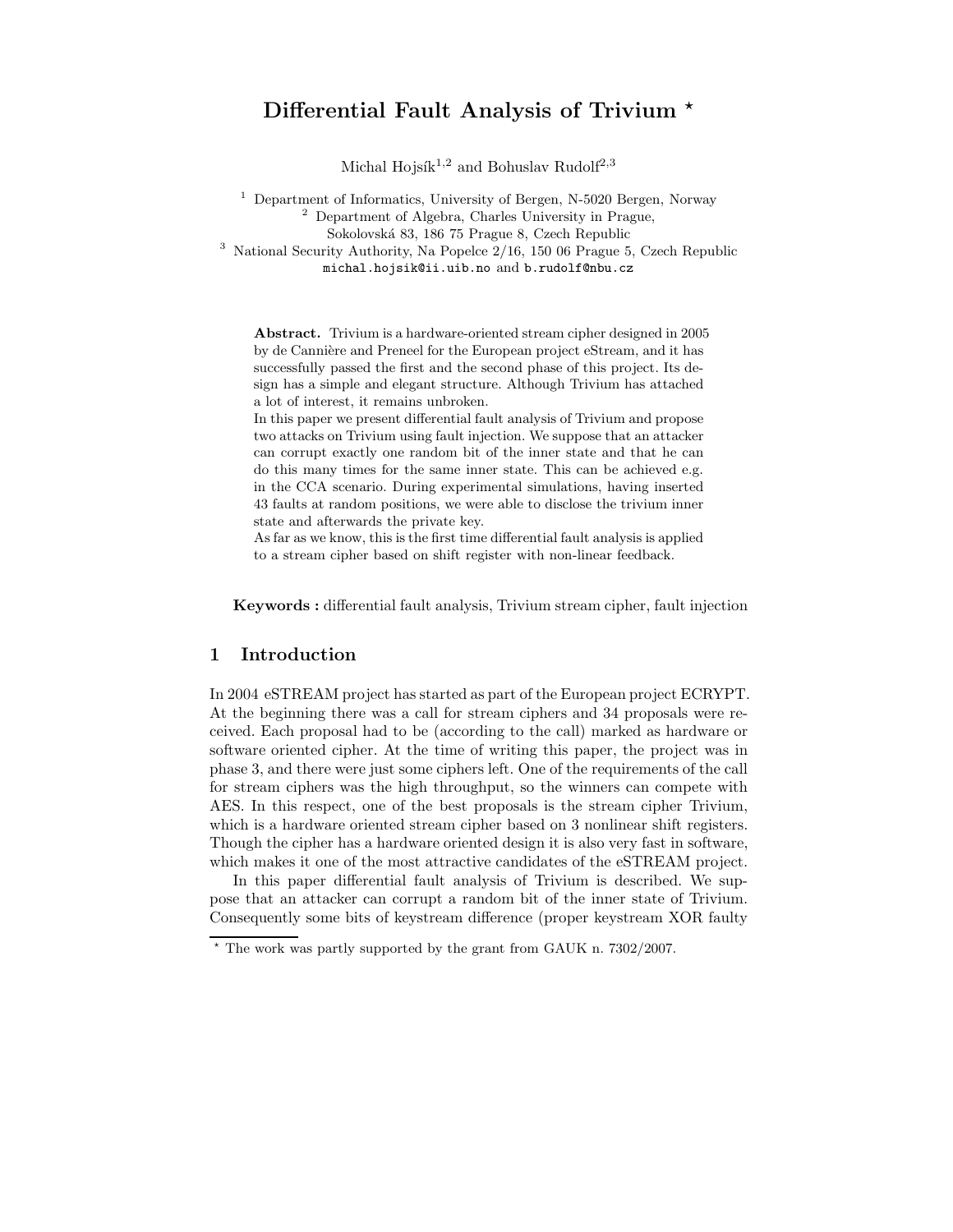keystream) depend linearly on the inner state bits, while other equations given by the keystream difference are quadratic or of higher order in the bits of the fixed inner state.

Since we suppose that an attacker can inject a fault only to a random position, we also describe a simple method for fault position determination. Afterwards knowing the corresponding faulty keystream, we can directly recover few inner state bits and obtain several linear equations in inner state bits. Just by repeating this procedure for the same inner state but for different (randomly chosen) fault positions we can recover the whole cipher inner state, and clocking it backwards we are able to determine the secret key. The drawback of this simple approach is that we need many fault injections to be done in order to have enough equations.

To decrease number of faulty keystreams needed (i.e. to decrease the number of fault injections needed), we also use quadratic equations given by a keystream difference. But as we will see later on, we do not use all quadratic equations, but just those which contains only quadratic monomials of a special type, where the type follows directly from the cipher description. In this way we are able to recover the whole trivium inner state using approx. 43 fault injections.

As mentioned above, presented attacks require many fault injections to the same Trivium inner state. This can be achieved in the chosen-ciphertext scenario, assuming that the initialisation vector is the part of the cipher input. In this case, an attacker will always use the same cipher input (initialisation vector and ciphertext) and perform the fault injection during the deciphering process. Hence, proposed attacks could be described as chosen-ciphertext fault injection attacks.

We have to stress out, that in this paper we do not consider usage of any sophisticated methods for solving systems of polynomial equations (e.g. Gröbner basis algorithms). We work with simple techniques which naturally raised from the analysis of the keystream difference equations. Hence the described attacks are easy to implement. This also shows how simple is to attack Trivium by differential fault injection. We believe that usage of more sophisticated methods can further improve presented attack, in sense of the number of the fault injections needed for the key recovery.

The rest of this paper is organised as follows. In Sect. 2 we review related work and Sect. 3 describes used notation. Trivium description in Sect. 4 follows. Attacks description can be found in Sect. 5, which also contains attack outline and differential fault analysis description. We conclude by Sect. 6.

## 2 Related Work

Let us briefly mention some of the previous results in Trivium cryptanalysis. Raddum introduces a new method of solving systems of sparse quadratic equations and applies it in [2] to Trivium. The complexity arising from this attack on Trivium is  $O(2^{162})$ . A. Maximov and A. Biryukov [3] use a different approach to solve the system of equations produced by Trivium by guessing the value of some bits. In some cases this reduces the system of quadratic equations to a system of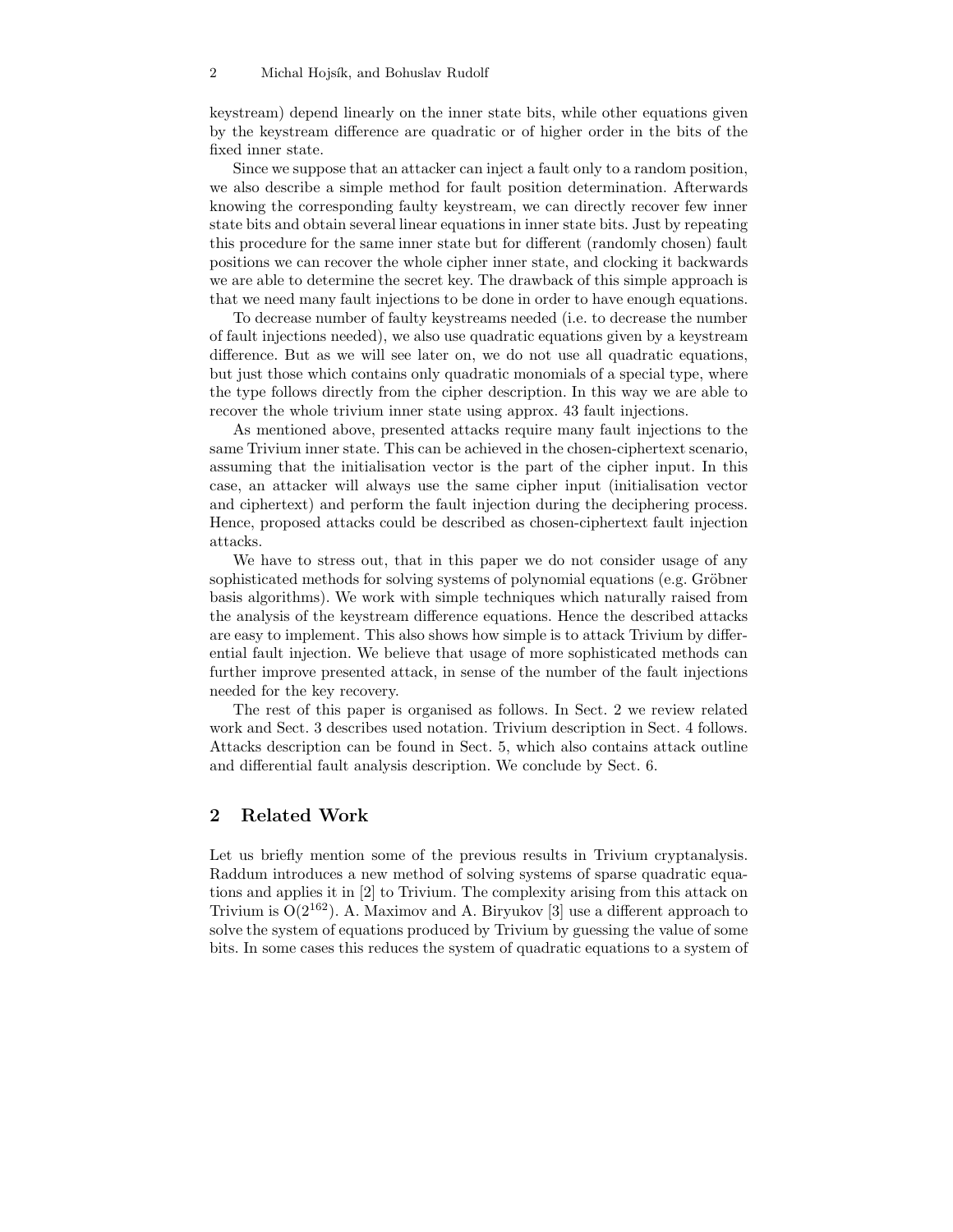linear equations that can be solved. The complexity of this attack is  $O(c \cdot 2^{83,5})$ , where  $c$  is the time taken to solve a sparse system of linear equations. Different approaches to Trivium potential cryptanalysis - some ways of construction and solution of equations system for Trivium mainly - are discussed in [4]. M. S. Thuran and O. Kara model the initialisation part of Trivium as an 8-round function in [5]. They study linear cryptanalysis of this part of Trivium and give a linear approximation of 2-round Trivium with bias  $2^{-31}$ . In [6] the differential cryptanalysis is applied mainly to initialisation part of Trivium.

Our attack deals with fault analysis of trivium. Side-channel attacks are amongst the strongest types of implementation attacks. Short overview on passive attacks on stream ciphers is given in [7]. Differential power analysis of Trivium is described in [8].

Fault attacks on stream ciphers are studied in [9]. The authors are mainly focused on attacking constructions of stream ciphers based on LFSRs. The corresponding attacks are based on the linearity of the LFSR. More specialised techniques were used against specific stream ciphers such as RC4, LILI-128 and SOBER-t32 [10].

## 3 Notation

In this paper the inner state of Trivium is denoted as IS and the bits of the inner state (there are 288 of these) as  $(s_1, \ldots, s_{288})$ . The inner state at time  $t_0$  is denoted as  $IS_{t_0}$  and the following keystream (starting at the time  $t_0$ ) as  $\{z_i\}_{i=1}^{\infty}$ . We refer to this keystream as the proper keystream. After a fault injection into the state  $IS_{t_0}$ , the resulting inner state is denoted as  $IS'_{t_0}$  and the following faulty keystream (starting at the time  $t_0$ ) as  $\{z_i'\}_{i=1}^{\infty}$ .

The keystream difference, i.e. the difference between the proper keystream and the faulty keystream is denoted as  $\{d_i\}$ , i.e.  $d_i = z_i' \oplus z_i$ ,  $i \geq 1$ . The fault position is denoted as  $e, 1 \le e \le 288$ . The righ-hand-side of an equation is (as usual) abbreviated to RHS.

## 4 Trivium Description

The stream cipher trivium is an additive synchronous stream cipher with 80 bit secret key and 80-bit initialisation vector (IV). The cipher itself produces the keystream, which is then XOR-ed to a plaintext to produce the ciphertext. Trivium (as other stream ciphers) can be divided into two parts: the initialisation algorithm described by Alg. 1, which turns the secret key and the initialisation vector into the inner state of Trivium, and the Keystream generation algorithm described by Alg. 2, which produces the keystream (one bit per step).

The cipher itself consists of 3 shift registers with non-linear feedback functions. These registers are of length 93, 84 and 111 respectively. Keystream production function is a bit sum (i.e. XOR) of 6 bits in total, 2 bits from each register. Feedback function for register  $i$   $(i = 0, 1, 2)$  depends on bits of register i quadratically and on one bit of register  $(i + 1)$  mod 3 linearly. If we look closer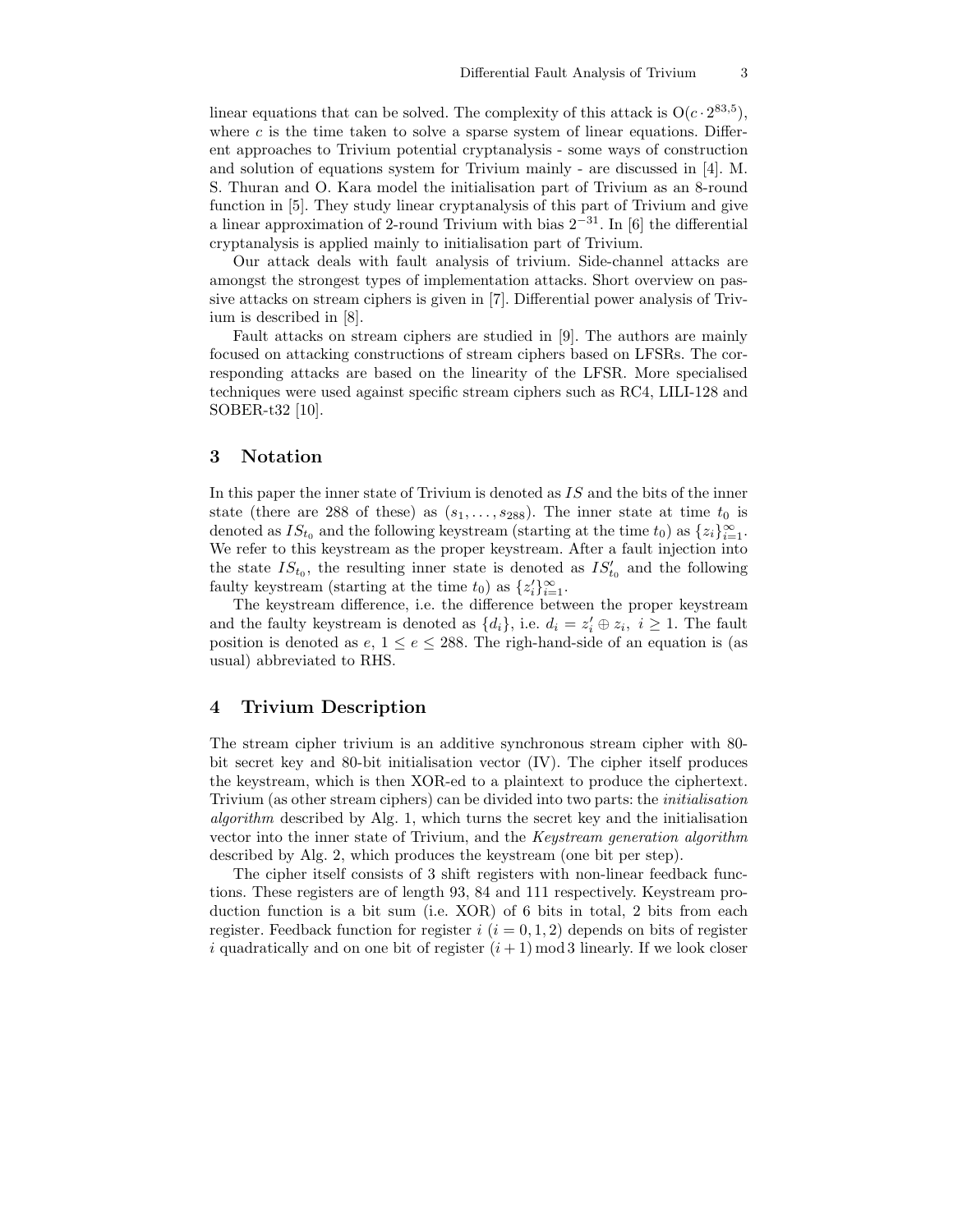at any of these feedback functions we see, that it contains only one quadratic term and the rest is linear. Furthermore, this quadratic term is of a special type, namely  $s_i \cdot s_{i+1}$ .

In the rest of the paper, by the term pair quadratic equation we denote a quadratic equation, which contains linear terms and quadratic terms only of the type  $s_i \cdot s_{i+1}$ . As we will see, these pair quadratic equations are typical for Trivium and in our attack we take an advantage of this.

#### Algorithm 1 The Initialisation Algorithm of Trivium

**Input:** Secret key  $K = (K_1, \ldots, K_{80})$ , initialisation vector  $IV = (IV_1, \ldots, IV_{80})$ **Output:** Trivium inner state  $(s_1, \ldots, s_{288})$ 1:  $(s_1, \ldots, s_{93}) \leftarrow (K_1, \ldots, K_{80}, 0, \ldots, 0)$ 2:  $(s_{94}, \ldots, s_{177}) \leftarrow (IV_1, \ldots, IV_{80}, 0, \ldots, 0)$ 3:  $(s_{178}, \ldots, s_{288}) \leftarrow (0, \ldots, 0, 1, 1, 1)$ 4: for  $i = 0$  to  $4 \cdot 288$  do 5:  $t_1 \leftarrow s_{66} + s_{91} \cdot s_{92} + s_{93} + s_{171}$ 6:  $t_2 \leftarrow s_{162} + s_{175} \cdot s_{176} + s_{177} + s_{264}$ 7:  $t_3 \leftarrow s_{243} + s_{286} \cdot s_{287} + s_{288} + s_{69}$ 8:  $(s_1, \ldots, s_{93}) \leftarrow (t_3, s_1, \ldots, s_{92})$ 9:  $(s_{94}, \ldots, s_{177}) \leftarrow (t_1, s_{94}, \ldots, s_{176})$ 10:  $(s_{178}, \ldots, s_{288}) \leftarrow (t_2, s_{178}, \ldots, s_{287})$ 11: end for

#### Algorithm 2 The Keystream generation algorithm

**Input:** Trivium inner state  $(s_1, \ldots, s_{288})$ , number of output bits  $N \leq 2^{64}$ **Output:** Keystream  $\{z_i\}_{i=1}^N$ 

1: for  $i = 0$  to N do 2:  $z_i \leftarrow s_{66} + s_{93} + s_{162} + s_{177} + s_{243} + s_{288}$ 3:  $t_1 \leftarrow s_{66} + s_{91} \cdot s_{92} + s_{93} + s_{171}$ 4:  $t_2 \leftarrow s_{162} + s_{175} \cdot s_{176} + s_{177} + s_{264}$ 5:  $t_3 \leftarrow s_{243} + s_{286} \cdot s_{287} + s_{288} + s_{69}$ 6:  $(s_1, \ldots, s_{93}) \leftarrow (t_3, s_1, \ldots, s_{92})$ 7:  $(s_{94}, \ldots, s_{177}) \leftarrow (t_1, s_{94}, \ldots, s_{176})$ 8:  $(s_{178}, \ldots, s_{288}) \leftarrow (t_2, s_{178}, \ldots, s_{287})$ 9: end for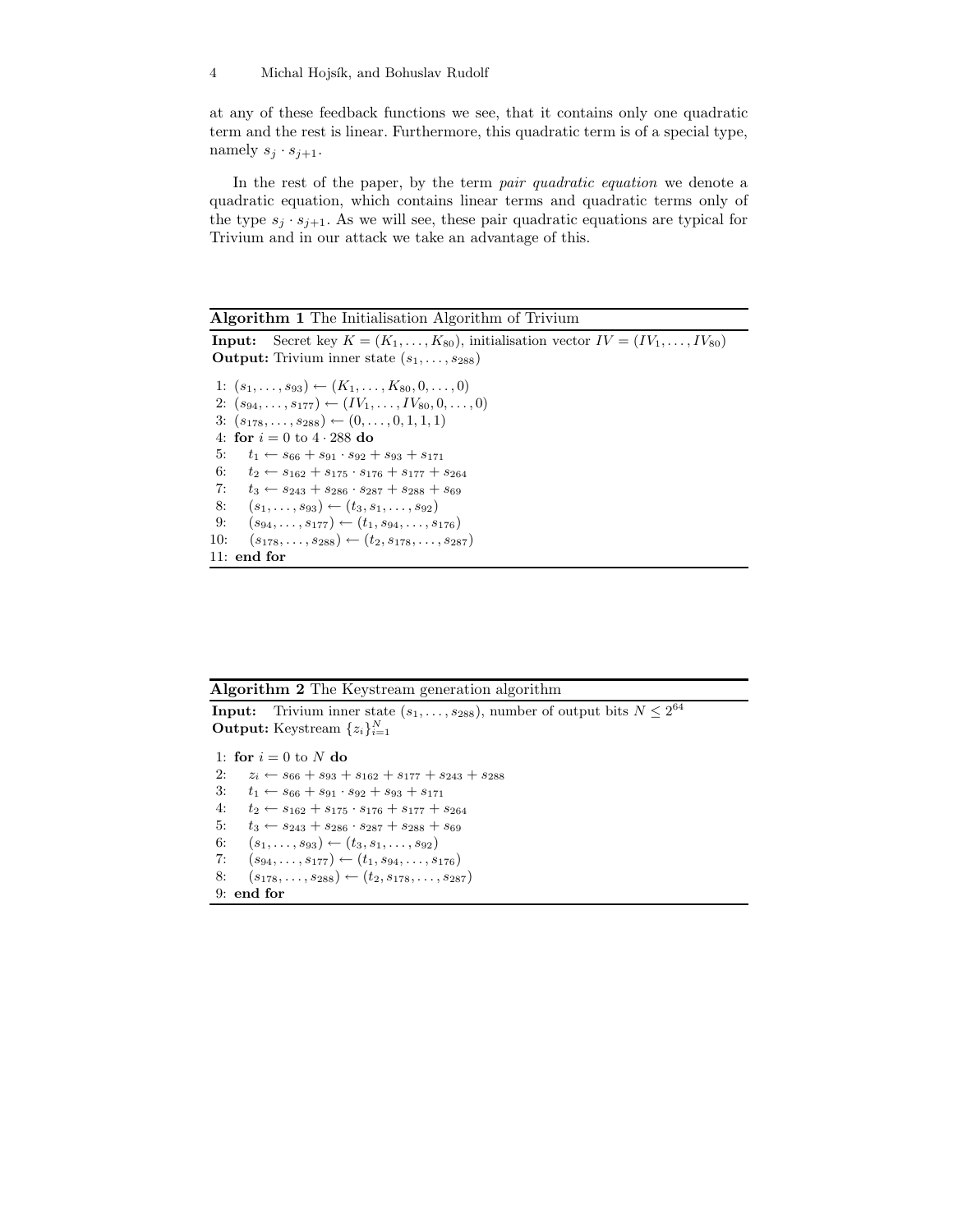# 5 Differential Fault Analysis of Trivium

In this section we will describe our contribution to the cryptanalysis of Trivium. To show how our attack evolved, we describe more versions of differential fault analysis of Trivium, from the simplest one, to the more sophisticated ones.

Before describing our contribution, let us briefly recall the basic ideas of Differential Fault Analysis (DFA).

Differential fault analysis is an active side channel attack technique, in which an attacker is able to insert a fault into the enciphering or deciphering process or he is able to insert a fault into a cipher inner state. The later is the case of our attack, we suppose that an attacker is able to change exactly one bit of the Trivium inner state. Another assumption of DFA is that an attacker is able to obtain not only the cipher output after the fault injection, but he is also able to obtain the standard output, i.e. the output produced by the cipher without the fault injection.

In this paper, according to the DFA description, we assume that an attacker is able to obtain a part of a Trivium keystream  $\{z_i\}_{i=1}^{\infty}$  produced from the arbitrary but fixed inner state  $IS_{t_0}$  and that he is also able to obtain a part of the faulty keystream  $\{z_i'\}_{i=1}^{\infty}$  produced by the fault inner state  $IS'_{t_0}$ . We will discuss the amount of keystream bits needed for any of presented attacks later on. Just for illustration, the attack we have implemented needs about 280 bits of the proper keystream and the same amount of the faulty keystream bits.

Furthermore, in our attacks, an attacker has to be able to do the fault injection many times, but for the same inner state  $IS_{t_0}$ , where the value of  $t_0$  is fixed, but arbitrary and unknown. It follows, that in our scenario the stream cipher Trivium has to be run many times with the same key and IV, so an attacker is able to inject a fault to the same inner state  $IS_{t_0}$ . This can be achieved e.g. by attacking the cipher in the deciphering mode, assuming the initialisation vector is the part of the cipher input. In this case, we will always use the same pair of IV and cipher text as the cipher input, and we will perform fault injections to the cipher inner state during the deciphering process. Hence, proposed attacks can be performed in the chosen-ciphertext attack scenario.

All our prerequisites are gathered in Sect. 5.1.

The result of our attack is the determination of the inner state  $IS_{t_0}$ , which can be used afterwards to obtain the secret key  $K$  and initialisation vector  $IV$ . This can be done due to the reversibility of the Trivium initialisation algorithm and due to the fact, that the initialisation part is the same as the keystream generation part. Thus, after we determine  $IS_{t_0}$ , we run trivium backwards (which also allows us to decipher previous communication) until we obtain an inner state of the form

$$
(s_1, \ldots, s_{93}) = (a_1, \ldots, a_{80}, 0, \ldots, 0),
$$
  
\n
$$
(s_{94}, \ldots, s_{177}) = (b_1, \ldots, b_{80}, 0, \ldots, 0),
$$
  
\n
$$
(s_{178}, \ldots, s_{288}) = (0, \ldots, 0, 1, 1, 1)
$$
  
\n(1)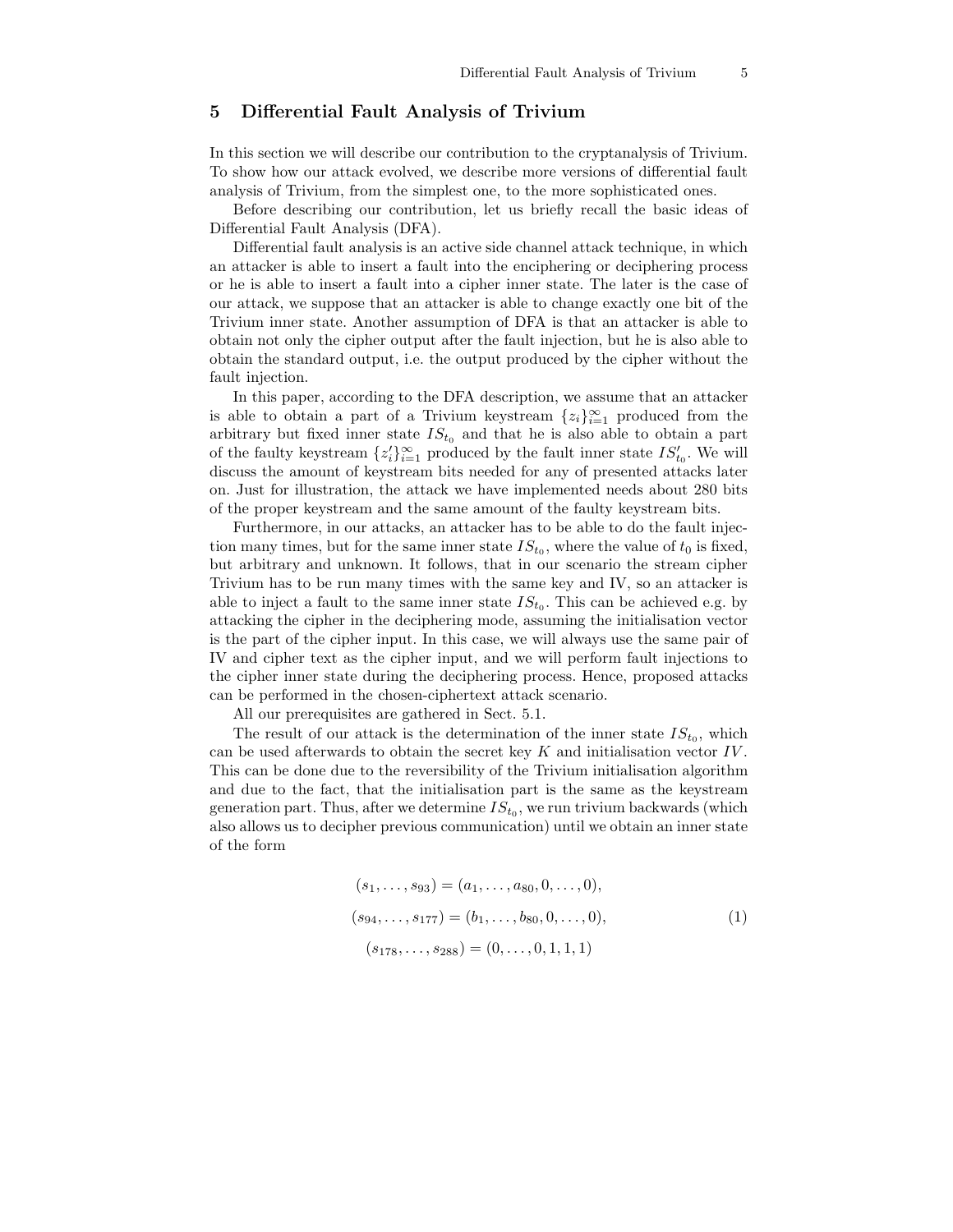Afterwards if the values  $(b_1, \ldots, b_{80})$  are equal to the known IV, we can (with very high probability) claim, that  $(a_1, \ldots, a_{80})$  is the secret key used for encryption.

#### 5.1 Attack prerequisites

Let  $t_0$  be arbitrary but fixed positive integer and let  $IS_{t_0}$  be arbitrary but fixed Trivium inner state at time  $t_0$ . These are the prerequisites of our attack:

- an attacker is able to obtain first *n* consecutive bits of the keystream  $\{z_i\}$ produced out of the inner state  $IS_{t_0}$ ,
- an attacker is able to inject exactly one fault at random position of the inner state  $IS_{t_0}$ ,
- an attacker is able to repeat the fault injection at random position of  $IS_{t_0}$ m times
- an attacker is able to obtain first n consecutive bits of the keystream  $\{z'_i\}$ produced out of the inner sate  $IS'_{t_0}$  for all fault injections.

The number of consecutive bits of the proper and of the faulty keystream needed, n, differs for presented attacks. For the most simple one  $n = 160$  and for the second one  $n = 280$ . The number of fault injections needed for any of the presented attacks, m, is discussed after the attack descriptions.

#### 5.2 Attack outline

The core of the presented attack is to solve the system of equations in the inner state bits of a fixed inner state  $IS_{t_0} = (s_1, \ldots, s_{288})$ . Because the output function of the Trivium is linear in the inner state bits, some equations can be obtained directly from the proper keystream. Specifically, the first 66 keystream bits are linear combinations of bits of  $IS_{t_0}$ ,

$$
z_i = s_{67-i} + s_{94-i} + s_{163-i} + s_{178-i} + s_{244-i} + s_{289-i}, \ 1 \le i \le 66, \qquad (2)
$$

and the following 82 keystream bits depends quadratically on  $s_1, \ldots, s_{288}$ . These are followed by polynomials of degree 3 and higher.

Since we have 288 variables (bits of inner state) and the degree of keystream equations grows very fast, we are not able to efficiently solve this polynomial system. The question is how to obtain more equations. By the analysis of Trivium, we have noticed that a change of a single bit of the inner state directly reveals some inner state bits and also gives us some more equations. Hence, we decided to use DFA as a method for obtaining more equations. For illustration, Tab. 1 contains the first equations given by a keystream difference after a fault injection on position 3, i.e.  $s'_3 = s_3 + 1$ .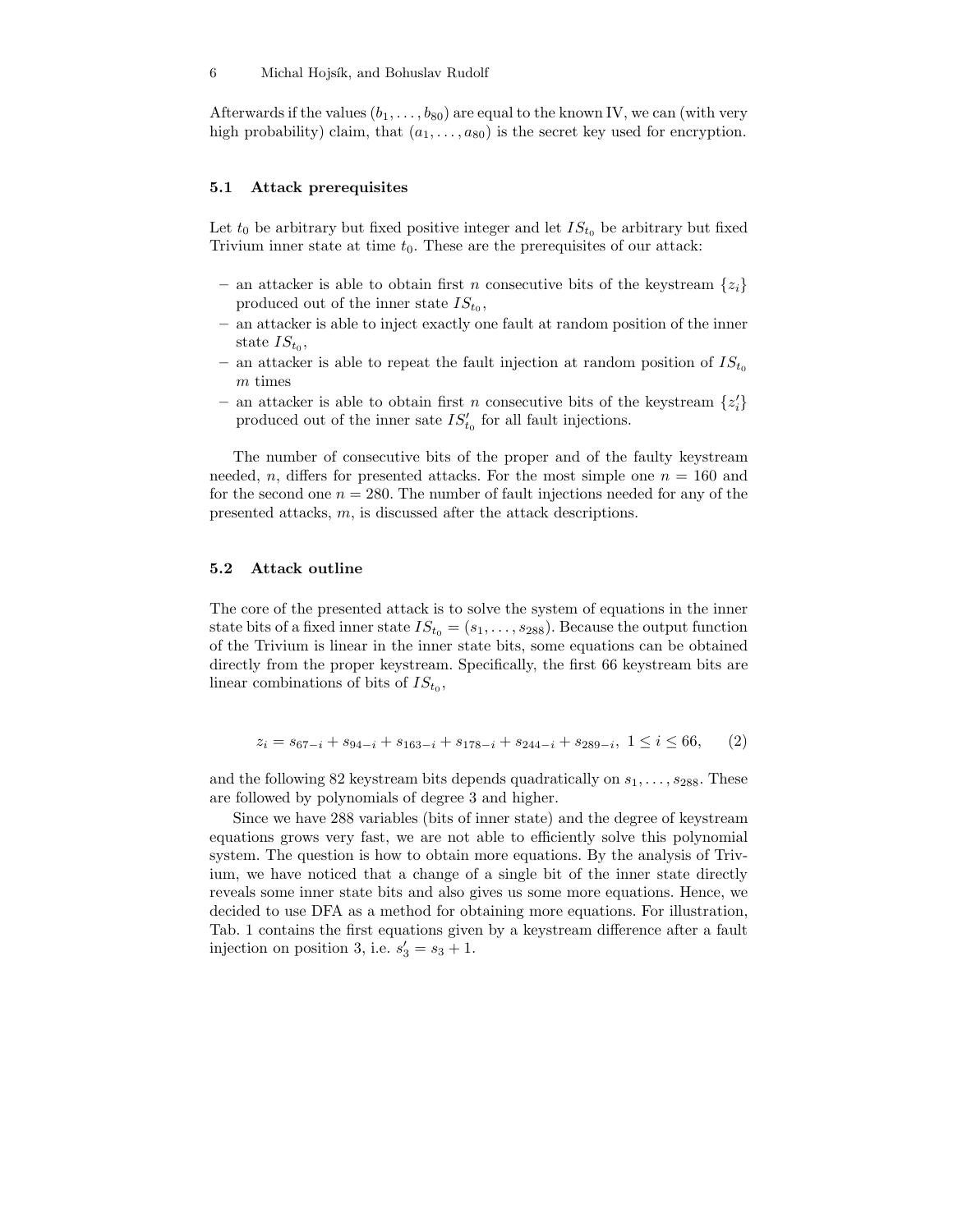|                               | $d_i$                                                                             |
|-------------------------------|-----------------------------------------------------------------------------------|
| 64,91,148,175,199,211,214,217 |                                                                                   |
| 158,175,224                   | $s_4$                                                                             |
| 159, 174, 225                 | $S_3$                                                                             |
| 212                           | $s_4 + s_{31} + s_{29}s_{30} + s_{109}$                                           |
| 213                           | $s_2 + s_{29} + s_{27}s_{28} + s_{107}$                                           |
| 227                           | $s_{178} + s_{223} + s_{221}s_{222} + s_4$                                        |
| 228                           | $ s_{161} + s_{176} + s_{174}s_{175} + s_{263} + s_{221} + s_2 + s_{219}s_{220} $ |

**Table 1.** Non-zero elements of  $\{d_i\}_{i=1}^{230}$  for  $s'_3 = s_3 + 1$ .

## 5.3 Fault position determination

In our attack we suppose that an attacker is not able to influence the position of a fault injection, i.e. he can inject a fault to the Trivium inner state only at a random position. But as we will see further on, he also needs to determine the fault position, since the equations for the keystream difference depend on this position.

The core of the fault position determination is that the distance between the output bits differs for each register. According to the line 2 of Alg.  $2, s_{66}$  and  $s_{93}$  are the output bits of the first register and their distance is  $93 - 66 = 27$ . In the second register,  $s_{162}$  and  $s_{177}$  are used as the output bits and their distance is 15. In the third register  $s_{243}$  and  $s_{288}$  are used and their distance equals 45.

For example suppose that we have injected a fault into one of the registers at an unknown position  $e$ , so  $s'_e = s_e + 1$ , and (only for this example) assume that we know that  $e \in \{1, \ldots, 66\} \cup \{94, \ldots, 162\} \cup \{178, \ldots, 243\}.$  Denote the index of the first non-zero bit in the keystream difference by  $a$ , i.e.  $d_a = 1$  and  $d_j = 0$  for all  $1 \leq j < a$ . If the fault was injected into the first register, then according to the output function we have also  $d_{a+27} = 1$ , since the distance between the output bits of the first register is 27. In the same manner, if the fault was injected to the second register, we have  $d_{a+15} = 1$  while  $d_{a+27} = 0$ , and  $d_{a+45} = 1$  while  $d_{a+15} = d_{a+27} = 0$  for the third register.

A non-zero bit can occur in the keystream difference at many positions, depending on the values of inner state bits. But since some occurrences of the non-zero bit are certain, with a little bit more work that in our example, we can easily determine the exact fault position. Tables 6, 7 and 8 in Appendix show the positions and the values of the some first (potentially) nonzero bits of the keystream difference in the correspondence to the fault position. In these tables, symbol X denotes a value which is neither 1 nor  $s_{i+1}$  or  $s_{i-1}$ . By the help of these tables, it is easy to determine the fault position assuming that exactly one fault was injected (our assumption from 5.1). E.g. assume that the first non-zero keystream difference bit has index  $a$ , the second non-zero bit has index  $b$  and that  $b - a = 42$ . According to the tables 6, 7 and 8, we see that this can happen only in the case described by the third row of Tab. 6  $(136 - 94 = 42)$  and in the case described by the third row of Tab. 8  $(331 - 289 = 42)$ . In the first case we will also have  $d_{b+42} = 1$  (178 – 136 = 42) and  $d_{b+24} = 0$ , while in the second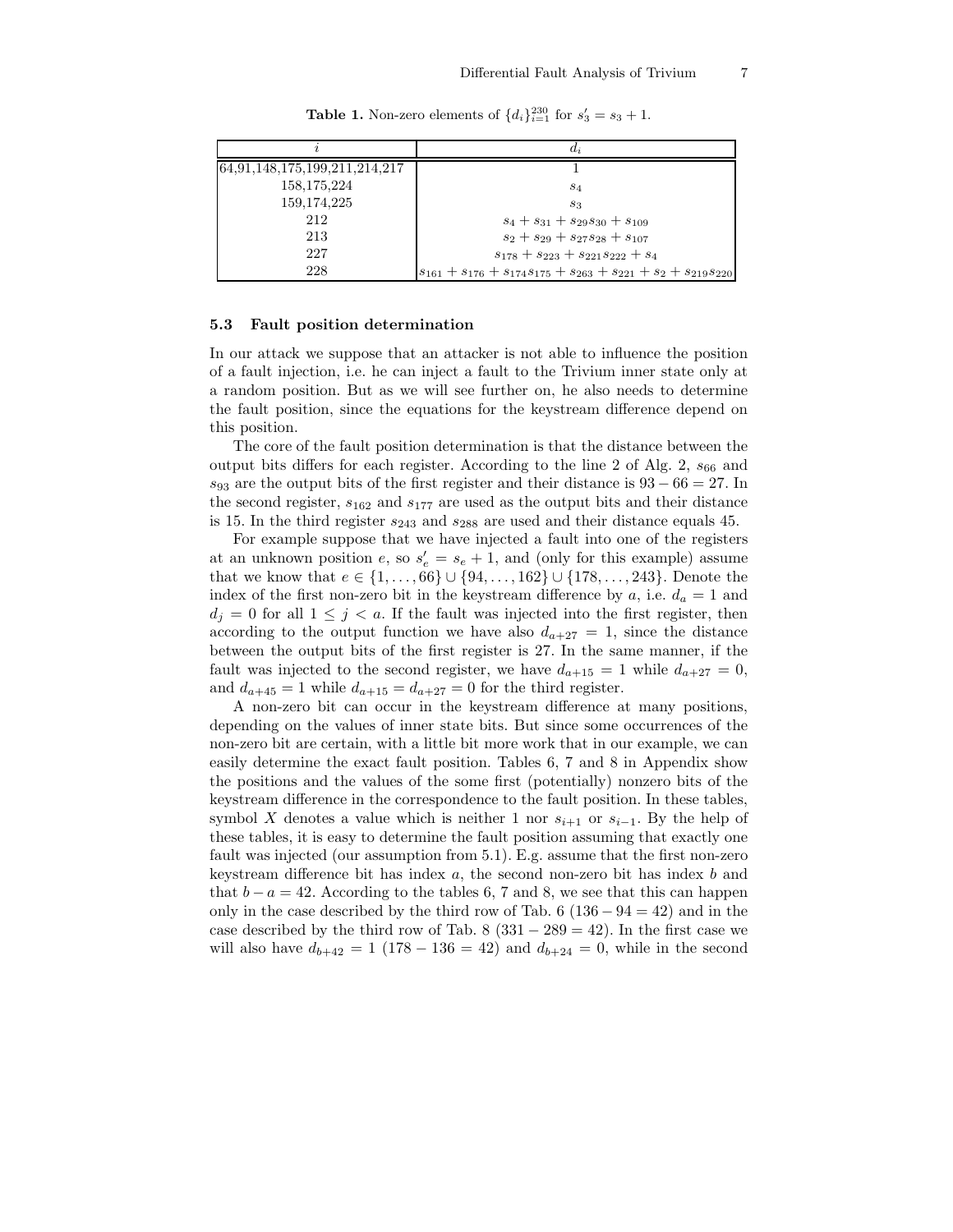case  $d_{b+42} = 0$  and  $d_{b+24} = 1$  (355 – 331 = 24). In this way we can distinguish between the two cases and we can claim that the fault position is  $94 - a$  in the first case and  $289 - a$  in the second case.

## 5.4 First attack, using linear equations

Let us start with the description of a simple attack on Trivium using fault injection technique.

In this attack an attacker uses only linear equations in the inner state bits  $(s_1, \ldots, s_{288})$  given by the proper keystream and by the keystream difference.

Before the attack itself, the attacker does the following precomputation: for each fault position  $1 \le e \le 288$ , the attacker expresses potentially non-zero bits of the keystream difference as polynomials in  $(s_1, \ldots, s_{288})$  over  $GF(2)$ , using Alg. 2 and the fact that  $d_i = z_i' \oplus z_i$ . Since he only needs linear equations, the attacker has to express only the first  $n$  bits of keystream difference and store these equations in a table. The value of  $n$  is discussed below. During the attack, the attacker will just make table look-up for the right equation for the actual fault position.

The average number of linear equations given by the keystream difference for a single fault injection can be found in Tab. 2. It follows from this table, that in the precomputation phase of this attack, it is enough to make 180 steps of Trivium (in a symbolic computation) for each fault position, so  $n = 180$ .

Table 2. The average number (among all fault positions) of equations obtained from a random fault.

| number     |      |       |       |          |      |       | The average number of equations of degree d obtained from one fault. |  |  |  |
|------------|------|-------|-------|----------|------|-------|----------------------------------------------------------------------|--|--|--|
| of steps   | $=1$ | $d=2$ | $d=3$ | $d=4$    | $=5$ | $d=6$ | $=7$                                                                 |  |  |  |
| 160        | 1.86 | 0.24  | 0.08  | $\theta$ |      |       |                                                                      |  |  |  |
| 180        | 1.99 | 1.17  | 0.39  |          |      |       |                                                                      |  |  |  |
| <b>200</b> | 1.99 | 2.52  | 0.89  |          |      |       |                                                                      |  |  |  |
| 220        | 1.99 | 4.14  | 1.53  |          |      |       | $\left( \right)$                                                     |  |  |  |
| 240        | 1.99 | 5.99  | 2.82  | 0.03     |      |       |                                                                      |  |  |  |
| 260        | 1.99 | 7.76  | 4.15  | 1.13     | 0.45 | 0.37  | 0.28                                                                 |  |  |  |
| 280        | 1.99 | 9.22  | 5.22  | 3.42     | 1.47 | 1.23  | 0.96                                                                 |  |  |  |
| 300        | 1.99 | 9.77  | 5.86  | 7.10     | 3.55 | 2.66  | 2.09                                                                 |  |  |  |

Let us have a closer look on the relation between the number of fault injections and the number of inner state bits obtained. At the beginning of the attack, almost every fault injected gives us directly two new variables. But as the attack progresses, it becomes much harder to hit the positions which will bring us two new inner state bits and there will be many fault injections, which bring only one or even no new variable. If we would like to obtain all of the 288 bits of the inner state just by the fault injection, at the end of the attack we will waste many fault injections until we hit the right positions. Hence, it will significantly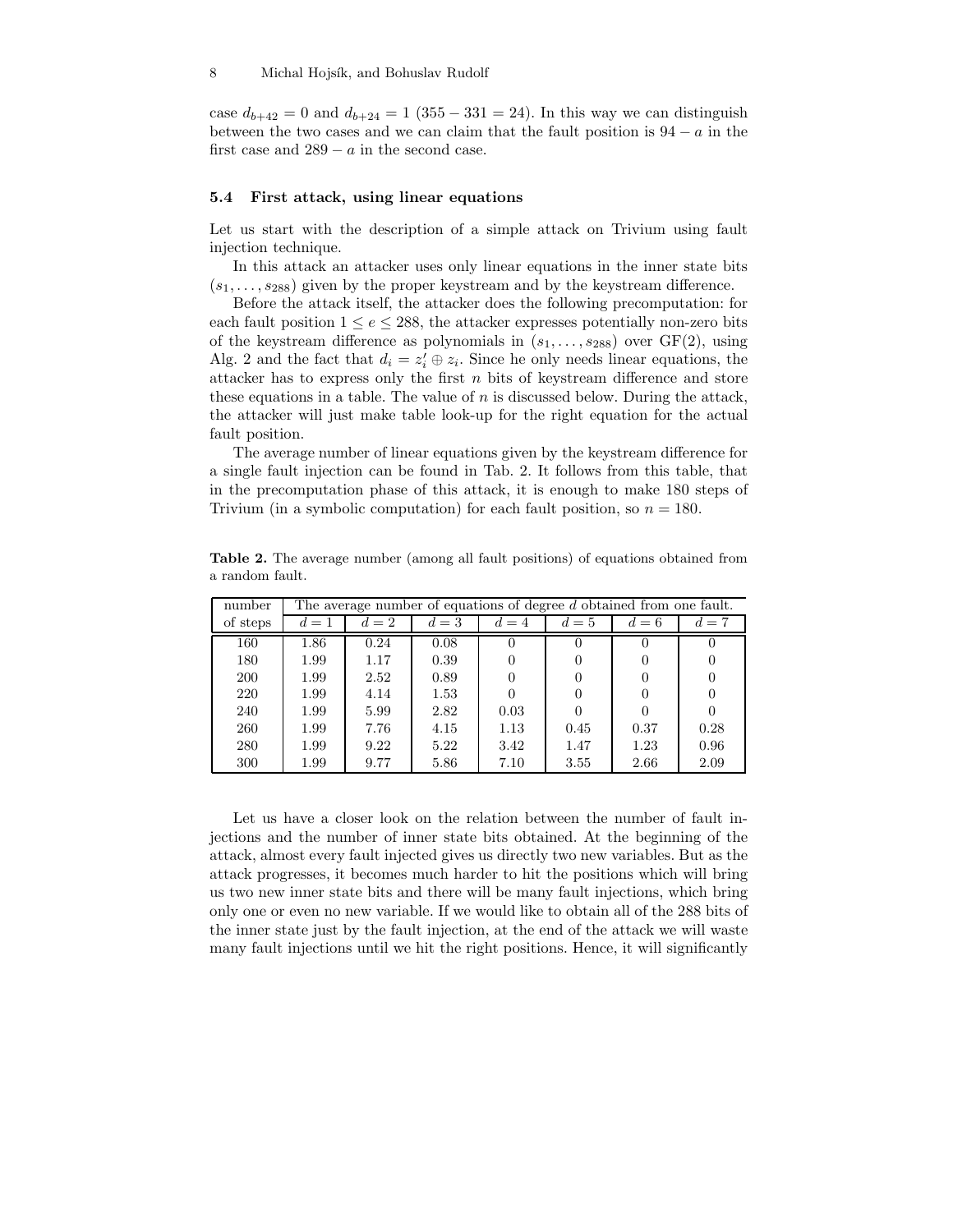reduce the number of fault injections needed, if we stop the attack at the point when T bits of inner state are known and we will guess the remaining  $288 - T$ bits afterwards.

Table 3 shows the number of fault injections needed,  $m$ , to obtain  $T$  bits of inner state for different values of  $T$ . This is also illustrated on the left of Fig. 1.

**Table 3.** Number of fault injections needed  $(m)$  to obtain a certain number of inner state bits  $(T)$  (average over 1000 experiments) in the linear attack

|  |  |  |  |  |  |  | $T[20 40 60 80 100 120 140 160 180 200 220 240 260 280 288]$    |
|--|--|--|--|--|--|--|-----------------------------------------------------------------|
|  |  |  |  |  |  |  | $\boxed{m}$ 10 21 33 46 58 71 84 98 113 127 145 165 189 270 382 |

During the attack, the attacker stores linear equations obtained in a binary matrix M with 289 columns (288 bits of  $IS_{t_0}$  plus RHS). The attack itself is described by Alg. 3.

### Algorithm 3 Linear attack

Input: Trivium stream cipher with possibility of fault injections (see Sect. 5.1) Output: Secret key K

1: obtain *n* consecutive bits of  $\{z_i\}$ 

- 2: insert linear equations (2) (see Sect. 5.2) to M, using bits of  $\{z_i\}$  as RHS
- 3: while rank $(M) < T$  do
- 4: insert a fault into  $IS_{t_0}$
- 5: obtain *n* consecutive bits of the faulty keystream  $\{z_i'\}$
- 6: compute keystream difference  $d_i = z'_i + z_i, \ 1 \leq i \leq n$
- 7: determine the fault position  $e$
- 8: insert equations for the keystream difference (according to value of  $e$ ) into M
- 9: do Gauss elimination of M
- 10: end while
- 11: repeat
- 12: guess the remaining  $288 T$  inner state bits
- 13: solve the linear system given by  $M$  and guessed bits
- 14: store the solution in  $IS_{S}$
- 15: produce the keystream  $\{\tilde{z}_i\}_{i=1}^n$  from the inner state  $IS_S$
- 16: **until** ∃  $i \in \{1, \ldots, n\}$  :  $\tilde{z}_i \neq z_i$
- 17: run Trivium backwards starting with  $IS_S$  until an inner state  $IS_0 = (s_1^0, \ldots, s_{288}^0)$ of type (1) (see page 5) is reached
- 18: output  $K = (s_1^0, \ldots, s_{80}^0)$ .

As already mentioned, according to Tab. 2, in Alg. 3 we can set  $n = 180$ , since we would not get any more (previously unknown) linear equations from the bits of the keystream difference  $\{d_i\}$  for  $i > 180$ .

The complexity of this simple attack is given by the complexity of solving a system of linear equations (suppose this is  $O(n^3)$ ) multiplied by the complexity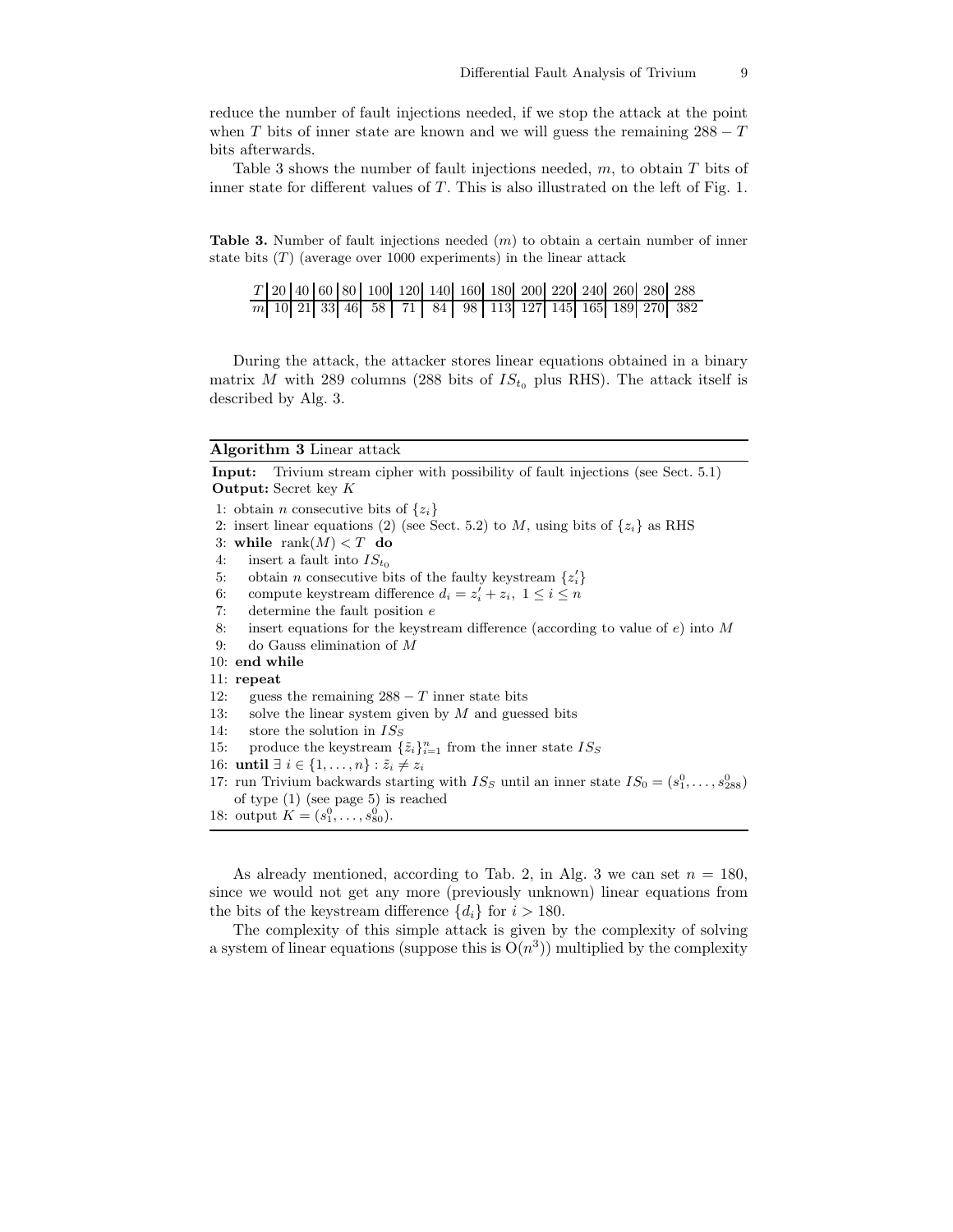of guessing  $288 - T$  variables. For  $T = 258$ , we obtain the complexity of  $258<sup>3</sup>$ .  $2^{30} = 2^{54}$  operations and we need to do (according to Tab. 3) approximately 189 fault injections. For  $T = 268$ , the attack has the complexity of  $2^{44.2}$  operations and we need to do approximately 200 fault injections.



Fig. 1. Number of fault injections needed to obtain a certain number of inner state bits. Left: linear attack. Right: pair quadratic attack.

## 5.5 Second attack, using pair quadratic equations

The attack presented in this section is a natural successor of the previous one, in the terms of reduction of the number of fault injections needed.

The main difference is that in this case, we do not use only linear equations but also pair quadratic equations (see Sect. 4). The reason why we have decided to use only pair quadratic and not all quadratic equations is that most of quadratic equations that appear in Trivium analysis are pair equations. For example all 82 quadratic equations for keystream bits are pair and also most (approx. 80%) of the quadratic equations for the keystream difference bits are also pair (see Tab. 4). Furthermore, the number of all possible quadratic terms in 288 inner state bits is too large (approx.  $2^{16.3}$ ) and hence the complexity of solving a linear system in all quadratic variables would be too high.

Lets have a look at the precomputation part of this attack. Here again, for all possible fault positions  $1 \le e \le 288$ , we need to express bits of the keystream difference as polynomials in the bits of  $IS_{t_0} = (s_1, \ldots, s_{288})$ . However, now we will store not only all linear but also all pair quadratic equations for each value of  $e$ . Hence for each  $e$  we need to do more Trivium steps (in symbolical computing) for both the proper inner state  $IS_{t_0}$  and for the fault inner state  $IS'_{t_0}$ .

As common in cryptology, to simplify the computations we work in the factor ring GF(2)[ $s_1, \ldots, s_{288}$ ]/( $s_1^2 - s_1, \ldots, s_{288}^2 - s_{288}$ ) instead of the whole polynomial ring  $GF(2)[s_1, \ldots, s_{288}]$ . This can be done, since for any  $x \in GF(2)$  we have  $x^2 = x$  and we would like to make these computations as simple as possible. In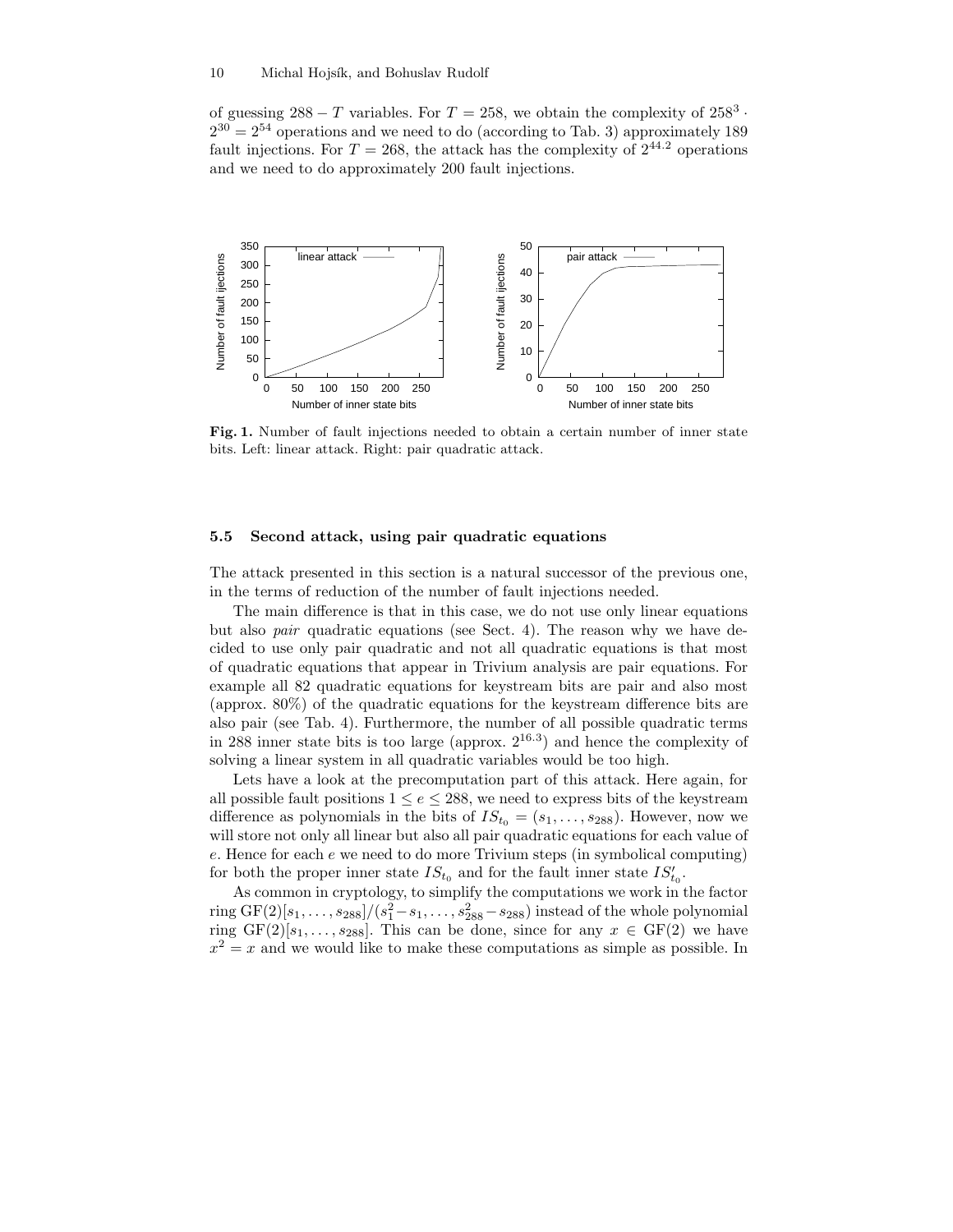this way we also obtain more equations of small degrees, since this factorisation reduces any term of type  $s_i^n$  to the term  $s_i$ .

In our implementation, we have used the value  $n = 280$ , so we need to obtain 280 bits of a keystream and we need to do 280 steps of Trivium (in symbolical computing) during the precomputation. We will not theoretically discuss the complexity of these precomputations, but in our implementation the precomputation phase with 280 Trivium step took couple of hours on a standard desktop computer.

The average number of equations of a degree up to 7 given by the keystream difference for a single fault injection and for a certain number of Trivium steps can be found at Tab. 2. Table 4 describes number of pair quadratic equations given by the keystream difference for a single fault injection and certain number of Trivium steps and it compares this number to the amount of all quadratic equations obtained. As we can see, the loss is around 20%.

Table 4. The average number (among all fault positions) of pair quadratic equations obtained from a random fault compared to the average number of all quadratic equations.

| number   | avg. num. of  | avg. num. of   | loss         |
|----------|---------------|----------------|--------------|
| of steps | all quad. eq. | pair quad. eq. | (percentage) |
| 160      | 0.24          | 0.19           | 18.84\%      |
| 180      | 1.17          | 0.94           | 19.64\%      |
| 200      | 2.52          | 1.98           | 21.63%       |
| 220      | 4.14          | 3.19           | 22.75%       |
| 240      | 5.99          | 4.75           | 20.75\%      |
| 260      | 7.76          | 6.08           | 21.66%       |
| 280      | 9.22          | 7.14           | 22.52%       |

During this attack, we store the equations obtained in a matrix  $M$  over  $GF(2)$  which has  $288 + 287 + 1$  columns. The first 288 columns will represent the variables  $s_1, \ldots, s_{288}$  and the following 287 columns will represent all pair quadratic terms. We denote the variable of a column j by  $y_j$  and define

$$
y_j = \begin{cases} s_j, & 1 \le j \le 288 \\ s_{j-288} \cdot s_{j-287}, & 289 \le j \le 575. \end{cases}
$$

The last column contains the right-hand-side value for each equation. At the beginning of the attack, we put all linear and pair quadratic equations obtained from the proper keystream into  $M$ . Afterwards for each fault injection, we make fault position determination and according to the fault position, we insert the precomputed equations for the actual fault position.

In addition to the previous attack, we also hold a list of already known variables. This list will help us employ quadratic connections between variables  $y_i$ . Strictly speaking, anytime we determine the value of some previously unknown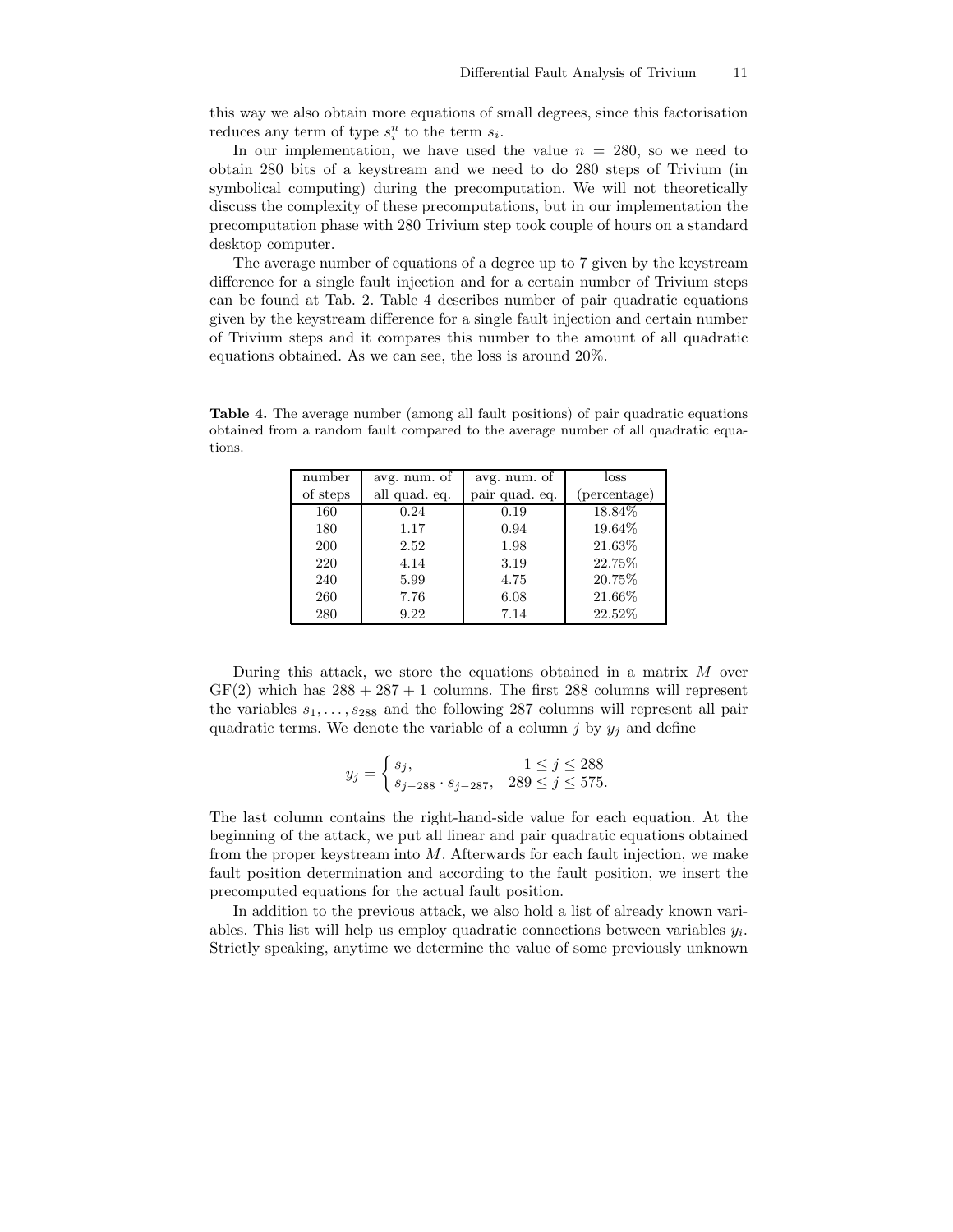variable  $y_i$ , for some  $1 \leq i \leq 288$  (so  $y_i = s_i$ ), we go through the whole matrix M and we eliminate variables  $y_{i+287}$  and  $y_{i+288}$  in each row (only  $y_{289}$  for  $i = 1$  and only  $y_{575}$  for  $i = 288$ ). If we for example determine that for some  $1 \leq i \leq 288$ ,  $y_i = s_i = 1$ , then we go through all rows of M with non-zero value in column  $y_{i+287}$  or  $y_{i+288}$ , set this variable to zero and add 1 to  $y_{i-1}$  or  $y_{i+1}$ respectively. In the case of  $y_i = 0$  for some  $1 \leq i \leq 288$ , we just set  $y_{i+287}$  and  $y_{i+288}$  to zero. In this way, we can possibly obtain some more linear equations in  $s_1, \ldots, s_{288}$  or even determine some new variables. If this is the case, we repeat this procedure again. For the rest of the paper, we denote this procedure as quadratic to linear().

In the description of the attack, we suppose that the list of known variables is updated automatically, so we do not mention this explicitly. E.g. 2 new variables will be added automatically to the list of known variables after almost each fault injection.

During the attack, we also use classical linear algebra techniques for solving a system of linear equations in  $y_i$ ,  $1 \le i \le 575$ , represented by M. Let us denote this by  $elimination()$ . It is clear, that this procedure can also reveal some new variables. If this happens, we use these new variables for the quadratic to linear() procedure and if this changes at least one equation in  $M$ , we do the *elimination*() again.

The attack is described by Alg. 4.

| Algorithm 4 Attack using pair equations |  |  |  |
|-----------------------------------------|--|--|--|
|                                         |  |  |  |

|     | <b>Input:</b> Trivium stream cipher with possibility of fault injections (see Sect. 5.1)            |
|-----|-----------------------------------------------------------------------------------------------------|
|     | <b>Output:</b> Secret key $K$                                                                       |
|     | 1: obtain <i>n</i> consecutive bits of $\{z_i\}$                                                    |
|     | 2: insert equations for $\{z_i\}_{i=1}^{148}$ to M, using bits of $\{z_i\}$ as RHS                  |
|     | 3: while not (all $s_1, \ldots, s_{288}$ are known) do                                              |
| 4:  | insert a fault into $IS_{t_0}$                                                                      |
| 5:  | obtain <i>n</i> consecutive bits of the faulty keystream $\{z_i\}$                                  |
| 6:  | compute keystream difference $d_i = z'_i + z_i, \ 1 \leq i \leq n$                                  |
| 7:  | determine the fault position, e                                                                     |
| 8:  | insert equations for the keystream difference (according to value of $e$ ) into M                   |
| 9:  | repeat                                                                                              |
| 10: | $\phi$ do quadratic to linear()                                                                     |
| 11: | until it keeps changing $M$                                                                         |
| 12: | $\omega$ do <i>elimination</i> ()                                                                   |
| 13: | <b>if</b> new variables obtained by <i>elimination</i> () <b>then</b>                               |
| 14: | goto 9                                                                                              |
| 15. | end if                                                                                              |
|     | 16: end while                                                                                       |
|     | 17: run Trivium backwards starting with $IS = (s_1, \ldots, s_{288})$ until an inner state $IS_0 =$ |
|     | $(s_1^0, \ldots, s_{288}^0)$ of type (1) (see page 5) is reached                                    |
|     | 18: output $K = (s_1^0, \ldots, s_{80}^0)$ .                                                        |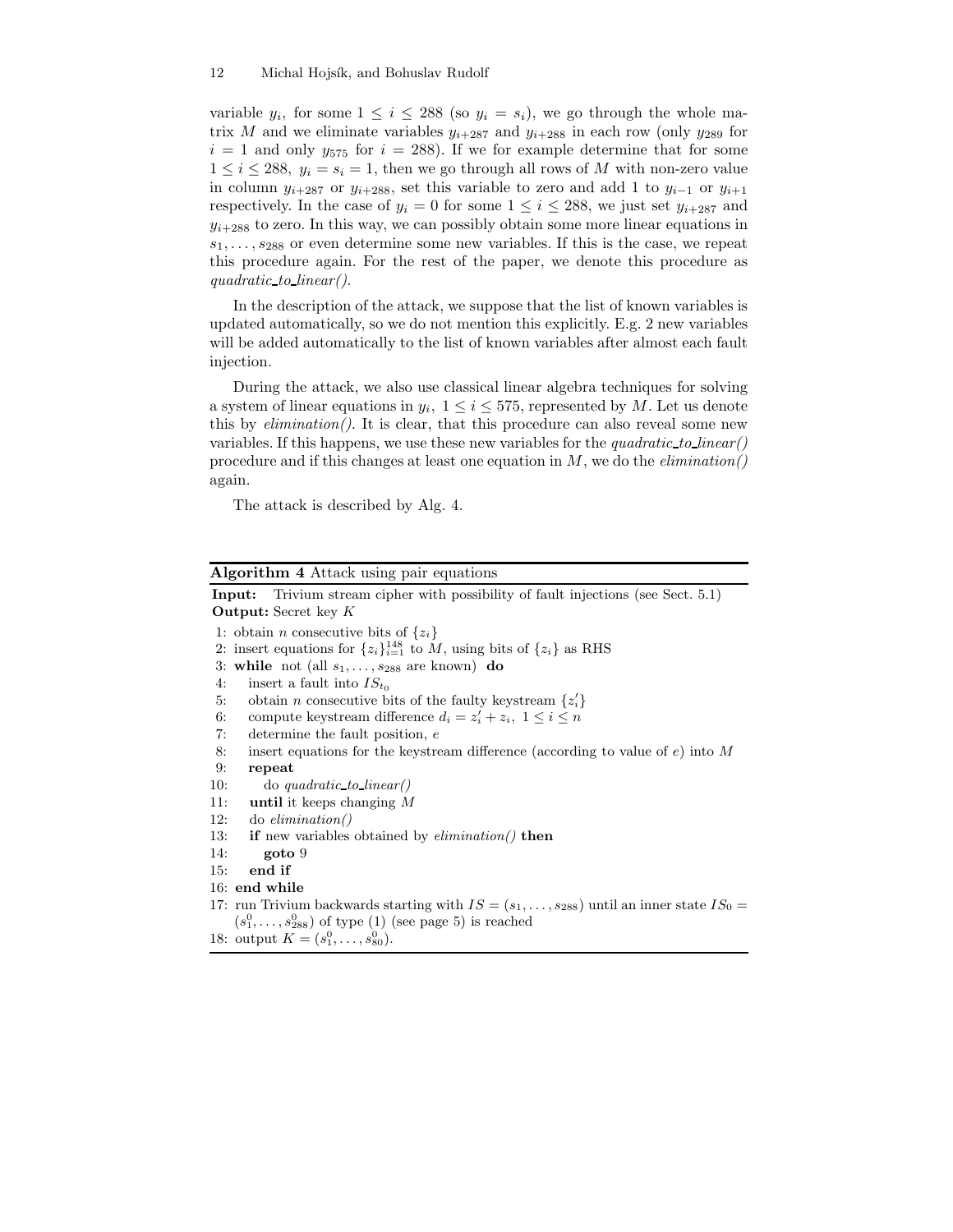We have not theoretically analysed the complexity of this algorithm, but its running time on a standard desktop computer was always only a couple of seconds.

The average number of fault injections needed to obtain a certain number of inner states bits by the described attack is shown on Tab. 5 and illustrated on the right of the Fig. 1. These experimental results show, that the behaviour of Alg. 4 is opposite to the behaviour of Alg. 3. In this case, if we would like to obtain only 100 inner state bits, we need to inject approx. 40 faults and for 288 inner state bits we need only approx. 43 faults. It follows that stopping Alg.4 earlier and guessing the remaining variables would be of no significance.

**Table 5.** Number of fault injections needed  $(m)$  to obtain a certain number of inner state bits  $(T)$  (average over 1000 experiments) by Alg. 4

|  |  | $T$   20   40   60   80   100   120   140   160   180   200   220   240   260   280   288 |  |  |  |  |  |
|--|--|-------------------------------------------------------------------------------------------|--|--|--|--|--|
|  |  | m 10.1 20.3 28.4 35.4 39.8 41.9 42.4 42.5 42.7 42.8 42.9 43.0 43.1 43.1 43.1              |  |  |  |  |  |

## 5.6 Possible extensions, future work

In this section we will shortly describe some possible extensions of the previous attack.

The first extension could be an algorithm, which would use all quadratic equations and not only pair equations. The size of the matrix  $M$  would be much higher in this case. However, since the matrix would be sparse, it could be represented and handled efficiently. According to Tab. 4, we would get approx. 2 more equations from each fault, so this would reduce the number of faults needed to less than 40.

Next possible extension would be an attack, which would also use equations of higher order. This doesn't necessarily mean that we would try to solve systems of polynomial equations. We could only store these equations, and then use a function similar to the *quadratic to linear*() to eliminate terms of higher order. E.g. if we will decide to use equations up to degree 3, we could possible eliminate cubic terms and get some new equations of degree 2. E.g. for fault position 95 we have

$$
d_{256} = s_{96}s_{81}s_{82} + s_{96}s_{56} + s_{96}s_{83} + s_{96}s_{161} + s_{96}s_{98} + s_{96}s_{97} + s_{96}s_{185} =
$$
  
=  $s_{96} \cdot (s_{81}s_{82} + s_{56} + s_{83} + s_{161} + s_{98} + s_{97} + s_{185})$ 

so if  $s_{96} = 1$  we get new a pair equation. In this way we could obtain more equations, which could be used in the previous attack. This would further reduce the number of fault injections needed.

By adjusting the prerequisites, we can obtain other improvements. E.g. if an attacker can choose the fault position, the number of fault injections needed for the proposed attacks would significantly reduce. Yet another option could be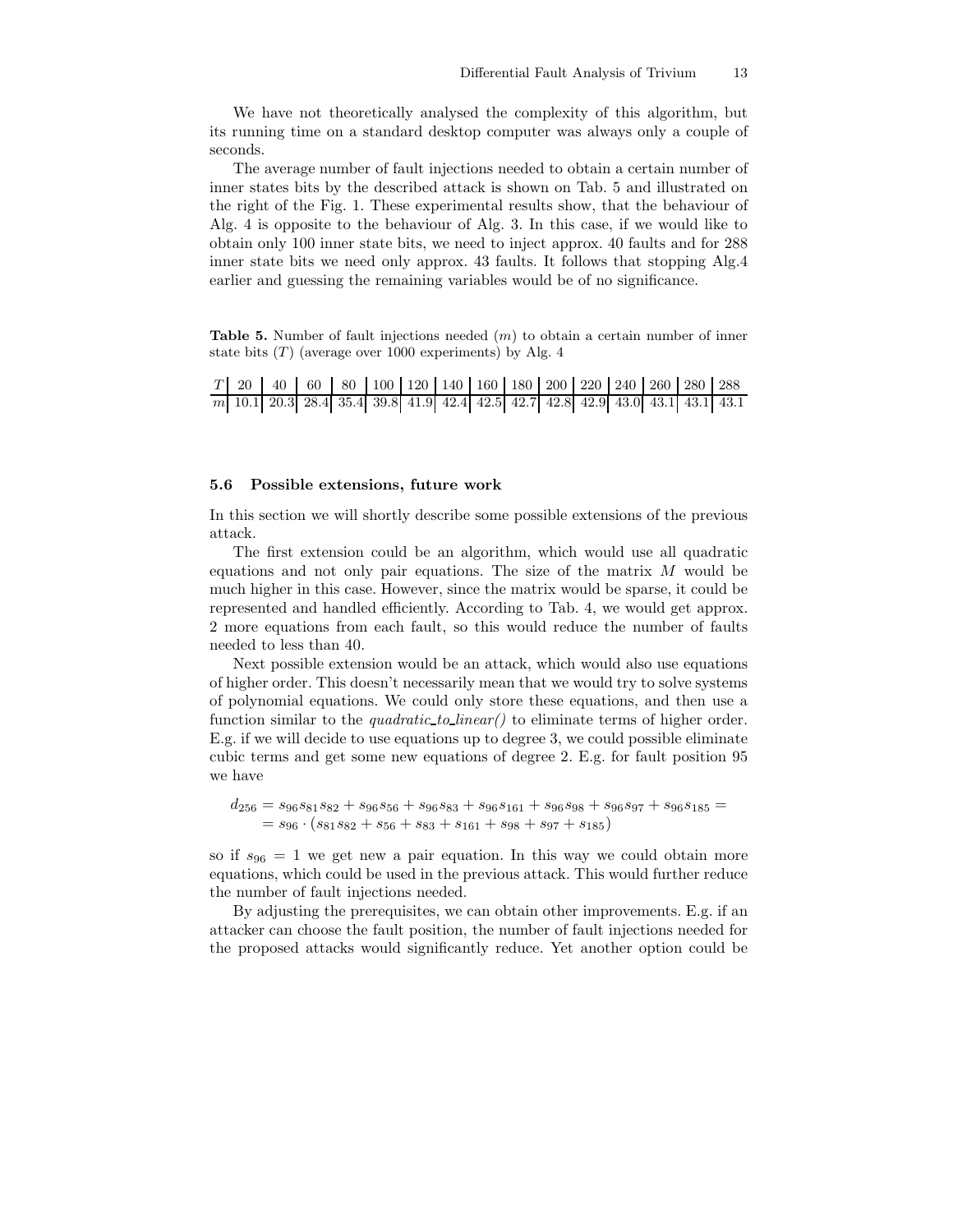injection of more faults at once. It is clear, that in this case an attacker would obtain much more information from each fault injection (e. g. if two faults are injected at once, 4 inner state bits are obtained directly). Hence, an attack could be carried out using only few fault injection. On the other hand, the fault position determination could be problematic.

## 6 Conclusion

In this paper, differential fault analysis of Trivium was described. As far as we know, this was the first time differential fault analysis was applied to a stream cipher based on non-linear shift registers.

We have shown, that an attacker is able to obtain the secret key after approximately 43 fault injections using one of the described algorithms, assuming the chosen-ciphertext attack scenario. All the methods proposed in this article arise directly from the Trivium analysis, they are of low complexity and are easy to implement.

# Acknowledgement

The authors would like to thank Martin Hlaváč for his helpful comments and the anonymous reviewers of the article for their careful readings and valuable suggestions.

## References

- 1. De Cannière, C., Preneel, B.: Trivium: A Stream Cipher Construction Inspired by Block Cipher Design Principles. eSTREAM, ECRYPT Stream Cipher Project, Report 2005/30, http://www.ecrypt.eu.org/stream (2005)
- 2. Raddum, H.: Cryptanalytic Results on Trivium. eSTREAM, ECRYPT Stream Cipher Project, Report 2006/039, http://www.ecrypt.eu.org/stream (2006)
- 3. Maximov, A., Biryukov, A.: Two Trivial Attacks on Trivium. eSTREAM, ECRYPT Stream Cipher Project, Report 2007/006, http://www.ecrypt.eu.org/stream (2007)
- 4. Babbage, S.: Some Thoughts on Trivium. eSTREAM, ECRYPT Stream Cipher Project, Report 2007/007, http://www.ecrypt.eu.org/stream (2007)
- 5. Turan, M.S., Kara, O.: Linear Approximations for 2-round Trivium. eSTREAM, ECRYPT Stream Cipher Project, Report 2007/008, http://www.ecrypt.eu.org/stream (2007)
- 6. Biham, E., Dunkelman, O.: Differential Cryptanalysis in Stream Ciphers. COSIC internal report (2007)
- 7. Rechberger, Ch., Oswald, E.: Stream Ciphers and Side-Channel Analysis. SASC 2004 - The State of the Art of Stream Ciphers, Workshop Record, pp. 320-326. http://www.ecrypt.eu.org/stream (2004)
- 8. Fischer, W., Gammel, B. M., Kniffler, O., Velten, J.: Differential Power Analysis of Stream Ciphers. eSTREAM, ECRYPT Stream Cipher Project, Report 2007/014, http://www.ecrypt.eu.org/stream (2007)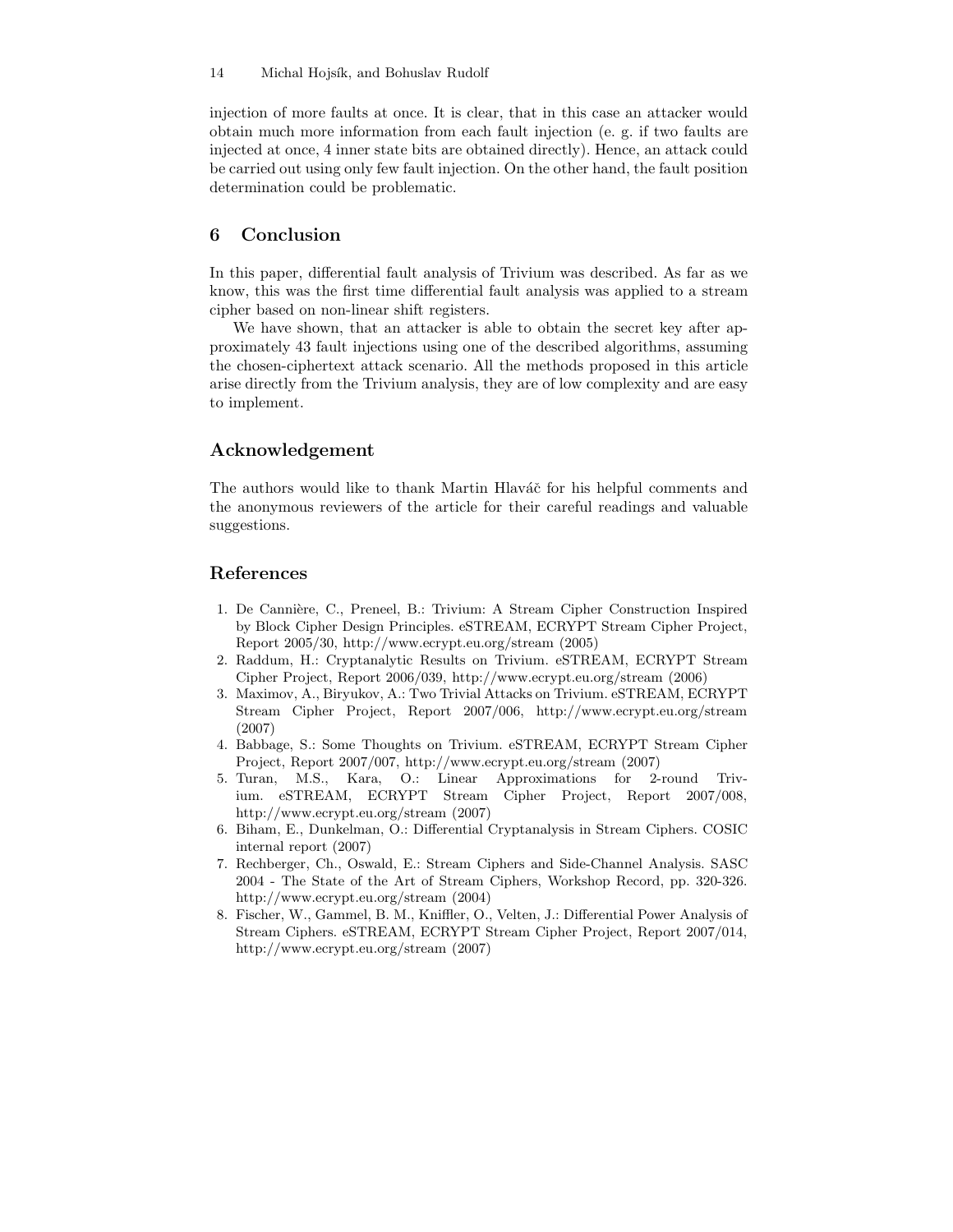- 9. Hoch, J. J., Shamir, A.: Fault Analysis of Stream Ciphers. In: Joye, M., Quisquater, J. (eds.) CHES 2004. LNCS, vol. 3156, pp. 240-253. Springer (2004)
- 10. Biham, E., Granboulan, L., Nguyen, Ph.: Impossible Fault Analysis of RC4 and Differential Fault Analysis of RC4. SASC 2004 - The State of the Art of Stream Ciphers, Workshop Record, pp. 147-155. http://www.ecrypt.eu.org/stream (2004)
- 11. Courtois, N., Klimov, A., Patarin, J., Shamir, A.: Efficient Algorithms for Solving Overdefined Systems of Multivariate Polynomial Equations. In: Preneel, B. (eds.) EUROCRYPT 2000. LNCS, vol. 1807, pp. 392-407. Springer (2004)

# Appendix

| fault pos.                                                                                                                                                                                                                            | keystream difference $d_i$ for $i =$ |  |  |             |                         |  |                       |              |  |  |  |  |  |
|---------------------------------------------------------------------------------------------------------------------------------------------------------------------------------------------------------------------------------------|--------------------------------------|--|--|-------------|-------------------------|--|-----------------------|--------------|--|--|--|--|--|
| $s'_{i} = s_{i} + 1$ $\left  67 - i \right  94 - i \left  136 - i \right  151 - i \left  161 - i \right  162 - i \left  163 - i \right  176 - i \left  177 - i \right  178 - i \left  202 - i \right  220 - i \left  242 - i \right $ |                                      |  |  |             |                         |  |                       |              |  |  |  |  |  |
| $i=1$                                                                                                                                                                                                                                 |                                      |  |  | $s_{i+1}$ X |                         |  | $s_{i+1}$             | $\mathbf{X}$ |  |  |  |  |  |
| $i = 2, \ldots, 66$                                                                                                                                                                                                                   |                                      |  |  |             | $s_{i+1}$ $s_{i-1}$     |  | $s_{i+1}$ $s_{i-1}$   |              |  |  |  |  |  |
| $i = 67, \ldots, 69$                                                                                                                                                                                                                  |                                      |  |  |             | $s_{i+1}$ $s_{i-1}$     |  | $s_{i+1}   s_{i-1}  $ |              |  |  |  |  |  |
| $i = 70, \ldots, 90$                                                                                                                                                                                                                  |                                      |  |  |             | $s_{i+1}   s_{i-1}   1$ |  | $s_{i+1}$ $s_{i-1}$   |              |  |  |  |  |  |
| $i=91$                                                                                                                                                                                                                                |                                      |  |  |             | $s_{i+1}$ $s_{i-1}$     |  | $s_{i+1}$ $s_{i-1}$   |              |  |  |  |  |  |
| $i=92$                                                                                                                                                                                                                                |                                      |  |  |             | $S_{i-1}$               |  |                       | $S_{i-1}$    |  |  |  |  |  |
| $i=93$                                                                                                                                                                                                                                |                                      |  |  |             |                         |  |                       |              |  |  |  |  |  |

**Table 6.** Non-zero elements of  $\{d_j\}$ , with  $s'_i = s_i + 1$ , for  $1 \leq i \leq 93$ .

**Table 7.** Non-zero elements of  $\{d_j\}$ , with  $s'_i = s_i + 1$ , for  $94 \le i \le 177$ .

| fault pos.             | keystream difference $d_i$ for $i =$ |  |  |           |                     |                                                                         |  |  |           |                     |  |  |
|------------------------|--------------------------------------|--|--|-----------|---------------------|-------------------------------------------------------------------------|--|--|-----------|---------------------|--|--|
| $s'_i = s_i + 1$       |                                      |  |  |           |                     | 163-i 178-i 229-i 241-i 242-i 243-i 244-i 256-i 274-i 287-i 288-i 289-i |  |  |           |                     |  |  |
| $i=94$                 |                                      |  |  | $s_{i+1}$ | $\mathbf{X}$        |                                                                         |  |  | $s_{i+1}$ | X                   |  |  |
| $i = 95, \ldots, 162$  |                                      |  |  | $s_{i+1}$ | $s_{i-1}$           |                                                                         |  |  |           | $s_{i+1}$ $s_{i-1}$ |  |  |
| $i = 163, \ldots, 171$ |                                      |  |  |           | $s_{i+1}$ $s_{i-1}$ |                                                                         |  |  |           | $s_{i+1}$ $s_{i-1}$ |  |  |
| $ i=172,\ldots,174 $   |                                      |  |  |           | $s_{i+1}$ $s_{i-1}$ |                                                                         |  |  |           | $s_{i+1}$ $s_{i-1}$ |  |  |
| $i = 175$              |                                      |  |  |           | $s_{i+1}$ $s_{i-1}$ |                                                                         |  |  |           | $s_{i+1}$ $s_{i-1}$ |  |  |
| $i = 176$              |                                      |  |  |           | $S_{i-1}$           |                                                                         |  |  |           | $S_{i-1}$           |  |  |
| $i=177$                |                                      |  |  |           |                     |                                                                         |  |  |           |                     |  |  |